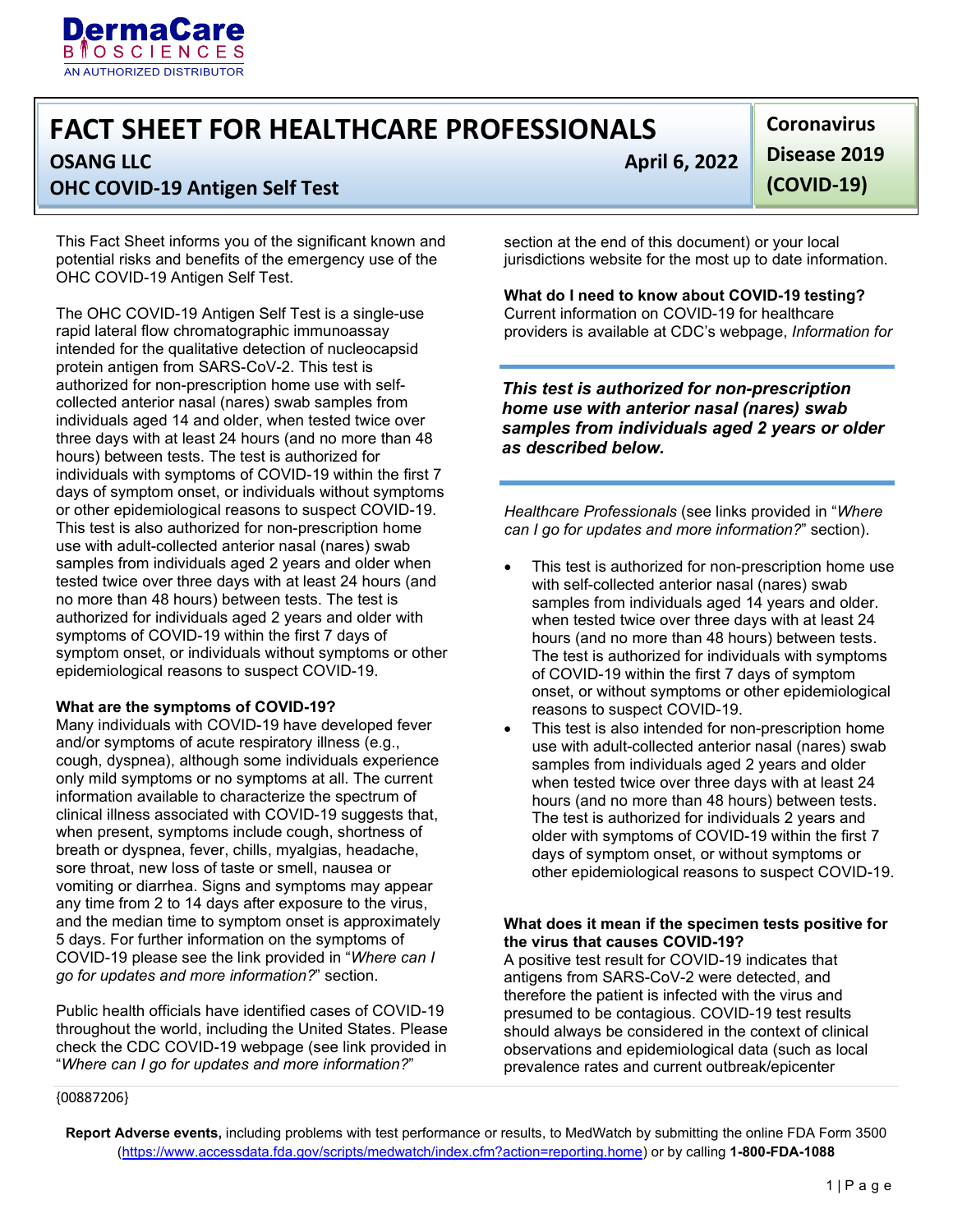

## **FACT SHEET FOR HEALTHCARE PROFESSIONALS OSANG LLC** April 6, 2022

ł **OHC COVID-19 Antigen Self Test** 

locations) in making a final diagnosis and patient management decisions. Patient management should be made by a healthcare provider and follow current CDC guidelines.

 recommendation for isolation of the patient, monitoring The OHC COVID-19 Antigen Self Test has been designed to minimize the likelihood of false positive test results. However, in the event of a false positive result, risks to patients could include the following: a of household or other close contacts for symptoms, patient isolation that might limit contact with family or friends and cohorting that may increase contact with other potential COVID-19 patients, limits in the ability to work, delayed diagnosis and treatment for the true infection causing the symptoms, unnecessary prescription of a treatment or therapy, or other unintended adverse effects.

 public health authorities. All healthcare providers must follow the standard testing and reporting guidelines according to their appropriate

#### **for the virus that causes COVID-19? What does it mean if both specimens test negative**

 the limit of detection. However, a negative result does decisions, including infection control decisions. Antigen tests are known to be less sensitive than molecular tests A negative test result with this test means that SARS-CoV-2 antigens were not present in the specimen above not rule out COVID-19 and should not be used as the sole basis for treatment or patient management that detect viral nucleic acids. The amount of antigen in a sample may decrease as the duration of illness increases. Specimens collected after day 7 of illness may be more likely to be negative compared to a RT-PCR assay. Therefore, negative results should be treated as presumptive and confirmation with a molecular assay, if necessary, for patient management.

When diagnostic testing is negative, the possibility of a false negative result should be considered in the context of a patient's recent exposures and the presence of clinical signs and symptoms consistent with COVID-19. The possibility of a false negative result should especially be considered if the patient's recent exposures or clinical presentation indicate that COVID-

**Coronavirus Disease 2019 (COVID-19)** 

19 is likely, and diagnostic tests for other causes of illness (e.g., other respiratory illness) are negative. If COVID-19 is still suspected based on exposure history together with other clinical findings, re-testing or testing with molecular methods should be considered by healthcare providers in consultation with public health authorities.

Risks to a patient of a false negative test result include: delayed or lack of supportive treatment, lack of monitoring of infected individuals and their household or other close contacts for symptoms resulting in increased risk of spread of COVID-19 within the community, or other unintended adverse events.

 A negative antigen test should not be the sole basis used to determine if a patient can end isolation precautions. For additional recommendations regarding infection control, refer to CDC's *Discontinuation of Isolation for Persons with COVID-19 Not in Healthcare Settings* (Interim Guidance) (see links provided in "*Where can I go for updates and more information?*" section).

 the evaluation of a limited number of clinical specimens collected between January 2022 and February 2022. The performance of this test was established based on The clinical performance has not been established in all circulating variants but is anticipated to be reflective of the prevalent variants in circulation at the time and location of the clinical evaluation. Performance at the time of testing may vary depending on the variants circulating, including newly emerging strains of SARS-CoV-2 and their prevalence, which change over time.

#### **What do I need to know about Serial Testing?**

Serial testing may assist in identifying infected individuals and facilitate timely infection control practices. A negative test result does not rule out infection but repeat testing over two or three days may decrease the risk of false negative results.

Additional clinical studies are underway to assess the performance of rapid antigen tests when used with serial testing. An initial negative test result should be the first of a minimum of two tests. An individual undergoing serial testing with two or more negative results may

{00887206}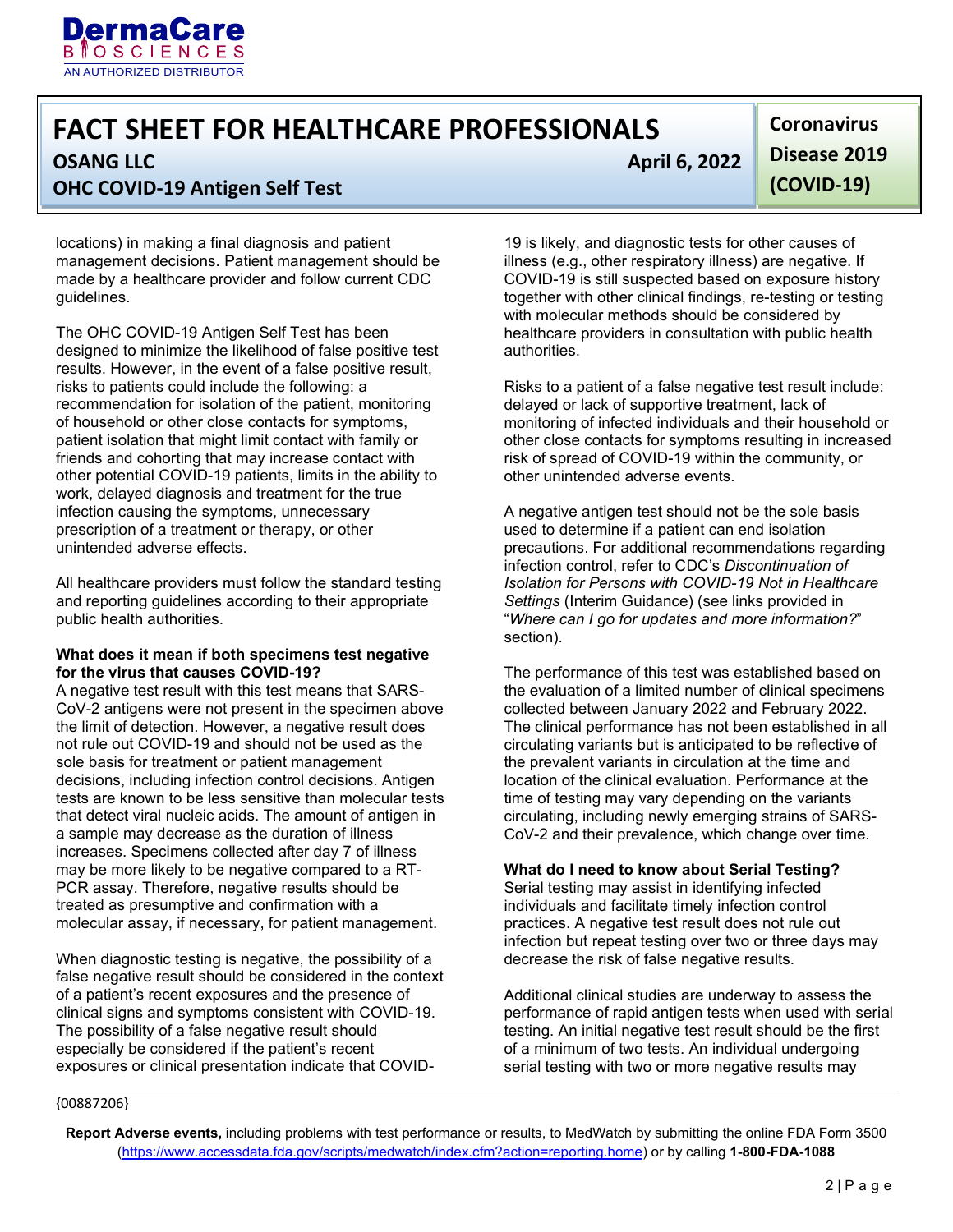

## **FACT SHEET FOR HEALTHCARE PROFESSIONALS**

l

**OSANG LLC** April 6, 2022

### **OHC COVID-19 Antigen Self Test**

require ongoing serial testing or confirmatory testing, depending on patient history and potential exposures. An individual undergoing serial testing with one or more positive results indicates that SARS-CoV-2 antigen is present but does not rule out coinfection with other pathogens. Both symptomatic and asymptomatic individuals should undergo serial testing with this test.

Additional confirmatory testing with a molecular test for negative results may be necessary if there is a high likelihood of SARS-CoV-2 infection, such as, an individual with a close contact with COVID-19 or with suspected exposure to COVID-19 or in communities with high prevalence of infection. Additional confirmatory testing with a molecular test for positive results may also be necessary, if there is a low likelihood of SARS-CoV-2 infection, such as in individuals without known exposures to SARS-CoV-2 or residing in communities with low prevalence of infection. For additional recommendations regarding confirmation of antigen test results, please refer to the CDC's Interim Guidance for Antigen Testing for SARS-CoV-2 (see links provided in "*Where can I go for updates and more information?*" section).

#### **What is an EUA?**

{00887206}

 Emergency Use Authorization (EUA). The EUA is The United States FDA has made this test available under an emergency access mechanism called an supported by the Secretary of Health and Human Service's (HHS's) declaration that circumstances exist to justify the emergency use of in vitro diagnostics (IVDs) for the detection and/or diagnosis of the virus that causes COVID-19.

 adequate, approved, available alternatives, and based An IVD made available under an EUA has not undergone the same type of review as an FDA-approved or cleared IVD. FDA may issue an EUA when certain criteria are met, which includes that there are no on the totality of scientific evidence available, it is reasonable to believe that this IVD may be effective in diagnosing COVID-19.

The EUA for this test is in effect for the duration of the COVID-19 declaration justifying emergency use of IVDs,

l

 **(COVID-19) Coronavirus Disease 2019** 

unless terminated or revoked (after which the test may no longer be used).

#### **What are the approved available alternatives?**

There are no approved available alternative antigen tests. Any tests [that have received full marketing status](https://www.fda.gov/medical-devices/device-advice-comprehensive-regulatory-assistance/medical-device-databases)  [\(e.g., cleared, approved\), as opposed to an EUA, by](https://www.fda.gov/medical-devices/device-advice-comprehensive-regulatory-assistance/medical-device-databases)  [FDA can be found by searching the me](https://www.fda.gov/medical-devices/device-advice-comprehensive-regulatory-assistance/medical-device-databases)dical device databases here: https://www.fda.gov/medicaldevices/device-advice-comprehensive-regulatoryassistance/medical-device-databases.

A cleared or approved test should be used instead of a [test made available under an EUA, when appropriate](https://www.fda.gov/emergency-preparedness-and-response/mcm-legal-regulatory-and-policy-framework/emergency-use-authorization)  [and available. FDA has issued EUAs for other tests that](https://www.fda.gov/emergency-preparedness-and-response/mcm-legal-regulatory-and-policy-framework/emergency-use-authorization)  [can be found at:](https://www.fda.gov/emergency-preparedness-and-response/mcm-legal-regulatory-and-policy-framework/emergency-use-authorization) 

https://www.fda.gov/emergency-preparedness-andresponse/mcm-legal-regulatory-and-policyframework/emergency-use-authorization.